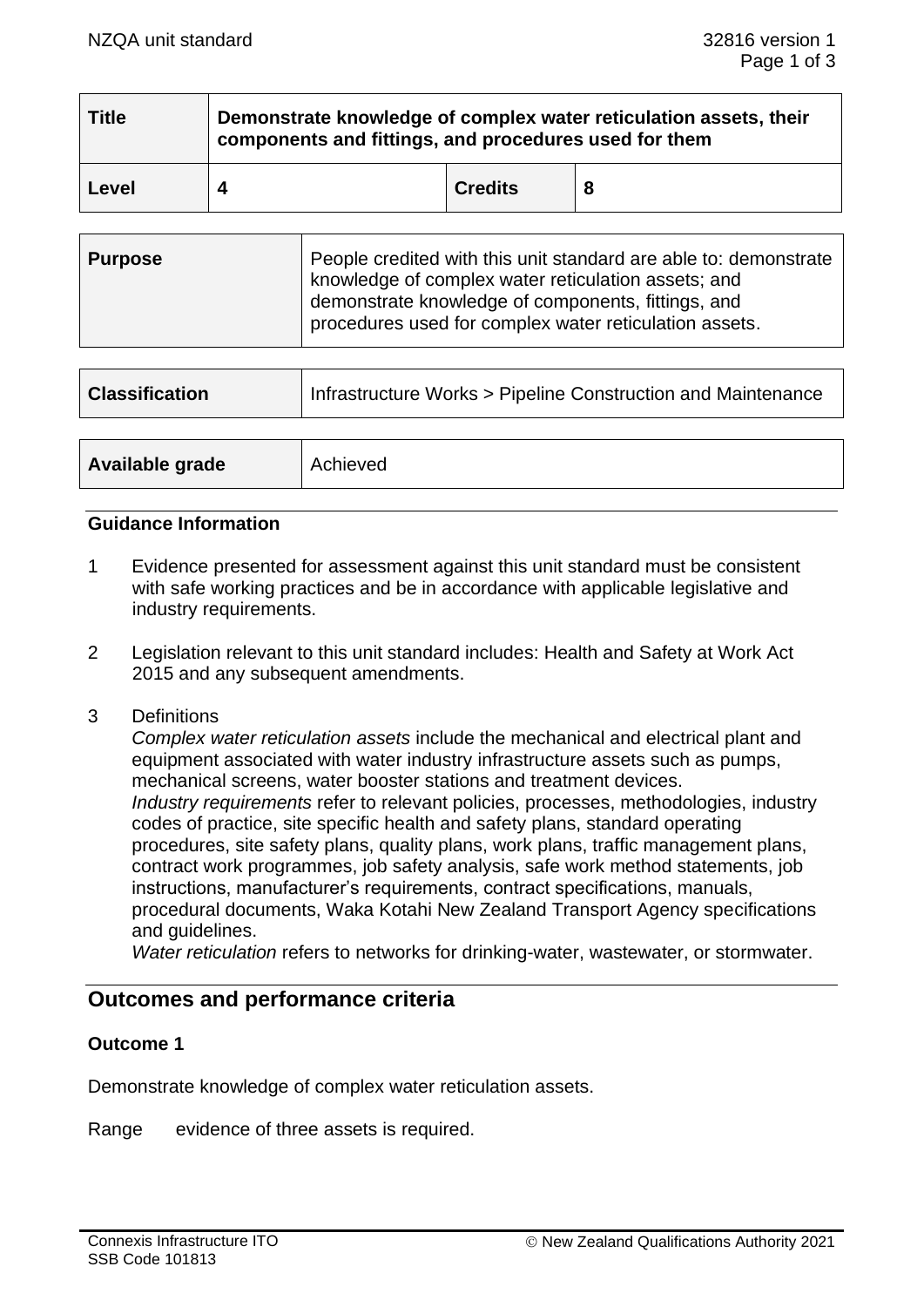# **Performance criteria**

- 1.1 Complex assets are described in terms of their purpose, function, and interrelationships with water reticulation networks.
- 1.2 Components of complex assets are explained in terms of their purpose and function.
- 1.3 Quality control and flow management operations for complex assets are described.
- 1.4 Causes of complex asset failure are explained in terms of their impacts, diagnosis and prevention.

Range corrosion, malfunction, blockages, loss of electricity.

#### **Outcome 2**

Demonstrate knowledge of components, fittings, and procedures used for complex water reticulation assets.

#### **Performance criteria**

- 2.1 Types of complex asset materials, plant and equipment are described in terms of their features, uses, and maintenance requirements.
- 2.2 Fittings for complex assets are described in terms of their uses, manufacturer's specifications, and selection criteria.
- 2.3 Procedures for shutting down and recommissioning a complex asset are described.
- 2.4 Procedures for maintaining complex assets are described.
- 2.5 Rehabilitation and replacement of complex asset components are described in terms of requirements and procedures.

| <b>Planned review date</b> | 31 December 2026 |
|----------------------------|------------------|
|                            |                  |

#### **Status information and last date for assessment for superseded versions**

| <b>Process</b> | <b>Version</b> | <b>Date</b>    | <b>Last Date for Assessment</b> |
|----------------|----------------|----------------|---------------------------------|
| Registration   |                | 26 August 2021 | N/A                             |

| <b>Consent and Moderation Requirements (CMR) reference</b>                     | $\vert$ 0101 |  |  |
|--------------------------------------------------------------------------------|--------------|--|--|
| This CMR can be accessed at http://www.nzga.govt.nz/framework/search/index.do. |              |  |  |